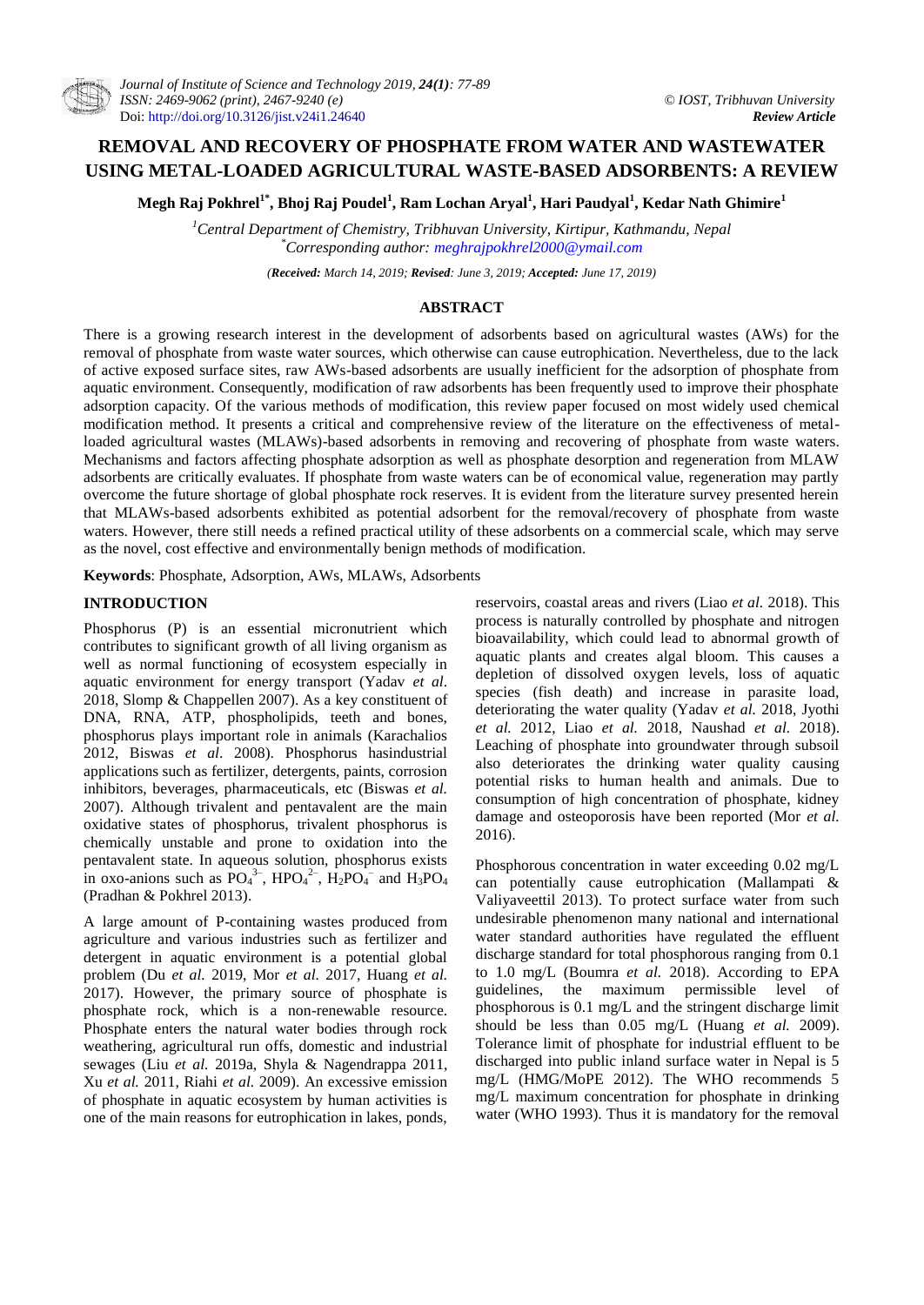of phosphate from effluents to meet stringent environmental regulations (Kalmykova & Fedje 2013).

Excess of phosphate causes adverse effect in the environment. On the other hand, the excessive use of phosphorous ores leads to the fact that the existing global phosphate rock reserves could be exhausted within the next 50-100 years (Nguyen *et al.* 2014a, Eljmal *et al.*  2013, Anirudhan *et al.* 2012, Aryal & Liakopoulon - Kyriakides 2011, Zhang *et al.* 2012). Thus it is necessary to develop a phosphate recovery process from effluents as an alternative source of phosphate. Hence both the removals and recovery of phosphate are of equal importance (Anirudhan *et al.* 2012, Biswas *et al.* 2008) and there is a need to develop a process for the removal and recovery of phosphate from waste waters (Mor *et al.*  2016, Zhang *et al.* 2012).

Nowadays, a series of techniques for removing phosphate from aquatic environment have been developed. These techniques can be classified as chemical methods (precipitation, crystallization, ion exchange and adsorption), biological methods (assimilation, enhanced biological phosphorous removal -EBPR, constructed wetlands, waste water stabilization pond) and physical methods (microfiltration, reverse osmosis, electrodialysis and magnetic separation) (Nguyen *et al*. 2014a, Bhojappa 2009, Benyoucelf & Amrani, 2011, De-Bashan & Bashan 2004, Tian *et al*. 2017, Geng 2018, Irdemez 2006, Wang *et al.* 2012). Of these methods, biological methods and chemical precipitation are the most commonly used. However, each method has its own demerits (Biswas *et al.* 2008, Nguyen *et al.* 2012). Biological methods, i.e., the conventional activated sludge process, can achieve high percentage removal of phosphate, but they are less effective at trace concentration level, which is due to the fact that the presence of insufficient phosphate lowers metabolism of microorganism. In addition, specific care and strict system are often required during implementation of biological methods. Chemical precipitation undergoes difficulty in sludge disposal, high chemical expense and effluent neutralization. The physical methods (reverse osmosis and electrodialysis) have been proven to be either too expensive or inefficient removal (Huang *et al.* 2017, Kumar *et al.* 2010, Mallampati & valiyaveettil, 2013, Zhang *et al*. 2011). The most extensively commercialized technique is crystallization using calcium or magnesium, which are known as HAP (hydroxyapetite) and MAP (magnesium ammonium phosphate) methods, respectively (Inou *et al.* 2018, Tanaka & Shimamura 2005). In the HAP method, phosphate in aqueous solution is recovered as crystalline of hydroxyapatite (equation 1). The MAP method is used for solution containing both phosphate and ammonia, which are recovered as crystalline struvite (magnesium ammonium phosphate) (equation 2). Although HAP and MAP methods are suitable for waste waters containing high concentration of phosphate. They

are not applicable for wastewater containing low or trace concentration of phosphate (Inoue *et al. 2018)*.

$$
10Ca^{2+} + 2OH^{-} + 6PO_{4}^{3-} \Longleftrightarrow Ca_{10}(OH)_{2}(PO_{4})_{6} \tag{1}
$$

$$
Mg^{2+} + NH_4^+ + PO_4^{3-} + 6H_2O \Longrightarrow MgNH_4PO_4.6H_2O(2)
$$

Currently, adsorption is the most promising technique for phosphate removal from waste waters due to its simplicity and flexibility of design, ease of operation and maintenance, economically viable with high efficiency, less production of sludge, potential for regeneration and phosphate recovery. Good removal efficiency can be achieved even for trace levels of phosphate from aqueous solution (Jung *et al.* 2017, Lin *et al.* 2016, Auwal *et al.*  2011, Bouamra *et al.* 2011, Biswas *et al.* 2008). Adsorption using activated carbon or anion exchange resins is extensively used for phosphate removal. However, they cannot be used as adsorbent for large scale water treatment in poor or developing countries due to incomplete removal and high cost of production. Moreover, the regeneration of activated carbon is difficult due to the use of expensive chemicals (Hokkanen *et al.* 2016). In recent years, agricultural wastes (AWs) have attracted the interest of researchers in this field due to their natural abundance, low cost and biocompatibility (Liu *et al.* 2019b, Hokkanen *et al.* 2016, Bhatnagar *et* al. 2015, Regmi *et al.* 2015, Bhattarai *et al.* 2014). In addition AWs have diversity of functional groups (e.g. - OH, -COOH) (Kour 2016). Therefore, AWs can be modified and can be later employed as an ion exchange resin (Xu *et al.* 2010, Benyoucef & Amrani 2011). The production of such natural ion-exchange resin from lowcost and abundant AWs might help to reduce the cost of water treatment (*Liu et al.* 2012, Ngo *et al.* 2016). The conversions of AWs into sorbents also reduce the disposal problem of AWs themselves, thereby achieving the goal of "waste control by waste" (Liu *et al.* 2019). In addition, the successful use of phosphate from waste waters will partly overcome the future scarcity of phosphate resulting from exhaustion of global phosphate rock reserves. The practice of converting phosphate in wastewater into fertilizers can generate revenue (Peng *et al.* 2012).

Although there have been several reviews on the removal of pollutants from water and wastewaters, to best of our knowledge few reviews on removal of phosphates from water and wastewaters by adsorption process have been published. Early reviews focused on the removal of phosphate by chemical precipitation, biological treatment and constructed wetland (De-Bashan & Bashan 2004, Morse *et al.* 1998). Some reviews focused only one specific type of adsorbents such as red mud (Wang *et al.*  2008), layered double hydroxide (Goh *et al.* 2008), lowcost adsorbents (Gupta *et al.* 2009), modified agricultural waste/by-products (Nguyen *et al.* 2014a), mesoporus materials (Hung *et al.* 2017), metal (hydr)oxide (Liu *et al.*  2018) and cerium loaded dried orange juice residue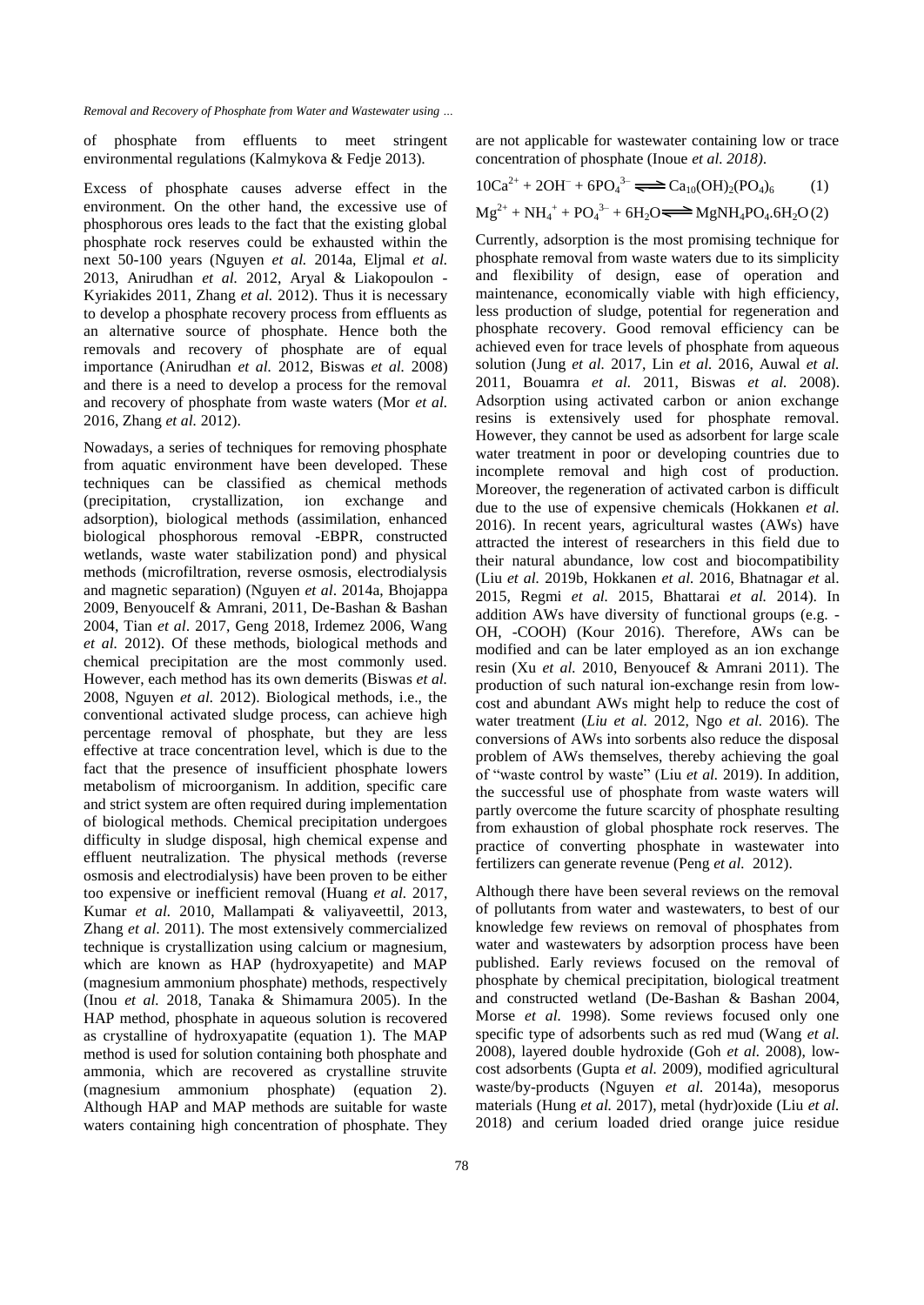(Paudyal & Inoue 2018). Other review papers covered many adsorbents (Westholm 2006, Loganathan *et al.*  2014). This paper presents a critical and comprehensive review on the removal and recovery of phosphate from water and wastewater using metal-loaded agricultural wastes (MLAWs)-based adsorbents, especially those that have emerged in recent years. The mechanisms, effect of process parameters, desorption of phosphate and regeneration of adsorbents is discussed.

# **PHOSPHATE ADSORPTION PERFORMANCE BY AWs**

Although there is an increasing research trend of using AWs as phosphate adsorbent, very few studies have been made for the ability of raw AWs to adsorb phosphate. But raw AWs can show very low adsorption capacity as compared to commercial anion exchangers (Krishnan & Haridas 2008, Nguyen *et al.* 2013, Xu *et al.* 2011, Zhang *et al.* 2012, Riahi *et al.*, Marshal & Wartelle, 2004, Yeom & Jung 2009). The adsorption capacities of phosphate by some raw AWs-based adsorbents and various commercial adsorbents are shown in Table 1 and Table 2 respectively. The low phosphate removal efficiency of raw AWs-based adsorbent compared with commercial adsorbents (as shown in Table 1 and Table 2) can be attributed due to the presence of negatively charged functional groups on the surface of lignocellulosic materials of AWs (e.g. -OH, - COOH), while the number of positively charged functional groups is limited. Due to the lack of anion binding sites on the polymeric backbone, raw AWs-based adsorbents are supposed to be less effective in removal of anionic pollutants like phosphate, nitrate, fluoride and arsenic from water (Nguyen *et al.* 2013, Mallampati & Valiyaveettil 2013, Thapa & Pokhrel 2013, Paudyal *et al.*  2012). In addition, the polymeric organic compounds (cellulose, lignocellulose, and lignin) can leach into aqueous solutions from raw AWs-based adsorbent that also potentially suppressed the adsorption capacity for phosphate anion. Thus, to improve the phosphate adsorption capacity and increase the structural stability of lignocellulosic materials, raw AWs need to be modified (Nguyen *et al.* 2012, Anirudhan *et al.* 2006).

# **MODIFICATION OF AWs**

Different approaches have been applied to modify the raw lignocellulosic biomass for better phosphate adsorption. They can be classified into three major groups: cationization (metal loading, quaternization), anionization (sulfate surface coating) and activation (thermal, chemical, or steam). Among these, cationization is the mostly applied method (Han *et al.* 2005, Nguyen 2014a).

### **Metal loading**

Metal loading is one of the best modification methods because of its simplicity and effectiveness. It was assumed that loaded metals can be chemically bonded on the surface of AWs by chemical interaction (Han *et al.* 2005, Shin *et al.* 2005). The common high-valent metals used for loading of AWs include Fe(II), Fe(III), La(III), Ce(III), Zr(IV), Zn(II) etc. Each metal has its own advantages and drawbacks when used as modifying agent of AWs. Though La(III) has high adsorption capacity of phosphate and non-toxic, it has limited reusability due to leaking of loaded metals (Zhang *et al.* 2011, Shin *et al.*  2005). La(III) was eluted during desorption test with 0.4 M HCl, when La-loaded orange waste gel was used as phosphate adsorbent (Biswas *et al.* 2007). Similarly, though Fe(II) and Fe(III) salts are cheap, non-toxic and easily available for loading purpose, but their demerit is less adsorption capacity. Nguyen *et al.* (2013) reported that Fe(II) leaked from iron loaded okara during adsorption and desorption test. In contrast, the leaking of Zr(IV) was found to be negligible in the studies conducted on Zr(IV)-loaded saponified orange waste gel (Biswas *et al.* 2008), Zr-loaded Apple peel (Mallampati & Viliyaveettil 2013), Zr(IV)-loaded okara (Nguyen *et al.* 2014c). Among various metals,  $Zr(IV)$  is the best due to its high affinity, selectivity towards the phosphate, large surface area and chemical stability.

|  | Table 1. Maximum phosphate adsorption capacity ( $q_{max}$ ) of raw AWs-based adsorbents |  |  |  |  |  |  |  |
|--|------------------------------------------------------------------------------------------|--|--|--|--|--|--|--|
|--|------------------------------------------------------------------------------------------|--|--|--|--|--|--|--|

| <b>Raw AWs-based adsorbents</b> | $q_{max}(mg PO43–/g)$ | <b>References</b>            |
|---------------------------------|-----------------------|------------------------------|
| Coir pith                       | 4.35                  | Krishnan and Haridas (2008)  |
| Giant reed scallop shells       | 23.00                 | Yeom and Jung (2009)         |
| Date palm fibers                | 13.33                 | Riahi et al. (2009)          |
| Giant reed                      | 0.836                 | Xu <i>et al.</i> (2011)      |
| Palm surface fibers             | 26.05                 | Ismail $(2012)$              |
| Granular date stones            | 26.66                 | Ismail $(2012)$              |
| Sugarcane bagasse               | 1.10                  | Zhang <i>et al.</i> $(2012)$ |
| Raw okara                       | 2.45                  | Nguyen et al. (2013)         |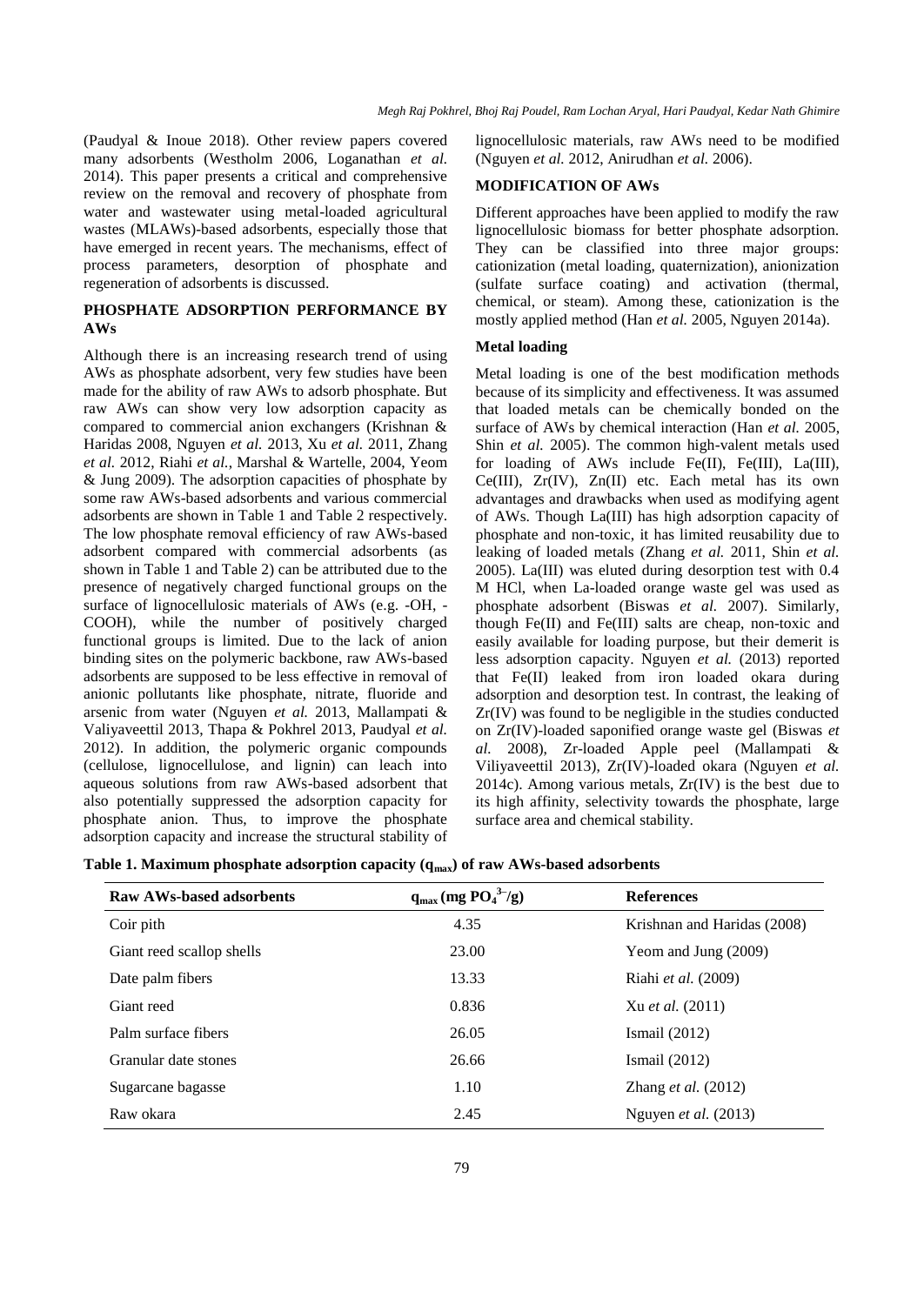| <b>Adsorbents</b>     | $q_{max}$ (mg PO <sub>4</sub> <sup>3–</sup> /g) | <b>References</b>             |
|-----------------------|-------------------------------------------------|-------------------------------|
| Amberlite $IRA - 400$ | 32.24                                           | Marshall and Wartelle (2004)  |
| Whatman $QA - 52$     | 14.26                                           | Marshall and Wartelle (2004)  |
| Duolite A-7           | 31.74                                           | Anirudhan et al. (2006)       |
| Zr-loaded MUROMAC     | 132                                             | Biswas et al. (2008)          |
| Zirconium ferrite     | 40                                              | Biswas et al. (2008)          |
| Aluminium oxide       | 35                                              | Peleka and Deliyanni (2009)   |
| Hydrotalcite          | 60                                              | Peleka and Deliyanni (2009)   |
| Dowex                 | 40.23                                           | Anirudhan and Senan (2011)    |
| $Zr-MCM$ 41           | 3.36                                            | Jutidamrongphan et al. (2012) |
| Zirconium ferrite     | 27.73                                           | Jutidamrongphan et al. (2012) |

| Table 2. Maximum phosphate adsorption capacity $(q_{max})$ of various commercial adsorbent |  |  |
|--------------------------------------------------------------------------------------------|--|--|
|--------------------------------------------------------------------------------------------|--|--|

Raw AWs was treated directly with metal solutions by some researchers (Han *et al.* 2005, Krishnan & Haridas 2008, Huang *et al.* 2009, Kose & Kivanc 2011, Mallampati & Valiyaveettil 2013, Shrestha *et al.* 2019). Krishnan and Haridas (2008) reported that Fe-loaded coir pith was 5-6 times more effective in adsorbing phosphate than the raw coir pith. Directly metal-loaded biosorbents exhibit satisfactory adsorption capacity to the modified conventional adsorbent but still far lower than the commercial adsorbent (Table 2). The raw AWs can effectively adsorb metal ions from water due to the abundance of negatively charged functional groups (e.g. - OH, -COOH) on their surfaces. On the other hand, it needs to do some chemical modification of raw AWs before the reaction with metal salt to obtain a remarkable removal of phosphate. The purpose of chemical modification is to improve the adsorption as well as stability of loaded- metals on the surface of AWs and thereby increase the phosphate uptake ability. This can be done by grafting with more carboxyl groups (carboxylation) or pre-treating with basic solutions (saponification) prior to the metal loading (Eberhardt & Min 2008, Nguyen 2014a, Ngo *et al.* 2016).

# **Grafting carboxyl groups (Carboxylation) onto AWs**

It is well known that the -COOH group is the most responsible functional group for metal adsorption by AWs. Thus, one of the best methods to improve metal adsorption ability is through grafting of more of carboxyl groups onto AWs. The carboxyl groups grafting reaction can be either by etherification with monochloroacetic acid (carboxymethylation), by esterification using succinic anhydride or by oxidation using sodium chlorite (Nada & Hassan 2006). It is reported that carboxymethylated baggase exhibited the highest metal binding ability and thermal stability than that of succinylated and oxidised bagasse.

The phosphate adsorption capacity by wood particles modified by carboxymethylation and Fe(II) was 8.47 times higher than that of wood particles directly treated with Fe(II) (Eberhardt & Min 2008). They attributed the higher phosphate adsorption capacity to additional binding sites to complex iron ions, which were formed by the reaction of wood particles with carboxymethyl cellulose. Obviously, addition of more carboxyl group into AWs before their reaction with metal salts significantly increases their metal adsorption capacities. As a result, the adsorption of phosphate ions onto metalloaded bio-sorbent increased.

### **Saponification (Alkali treatment)**

Saponification is another method to increase the metal adsorption ability of AWs. It was done before metal loading (Biswas *et al.* 2007, 2008, Han *et al.* 2005, Mallampati & valiyaveettil 2013, Nguyen *et al.* 2014c). Biswas *et al.* (2008) claimed that treatment of orange waste with  $Ca(OH)_{2}$  and NaOH improved their cation exchange capacity and hence increasing the binding ability of  $Zr(IV)$ . As a result, the adsorption of phosphate ions onto Zr(IV)-loaded saponified orange waste was enhanced. Mallampati and Valiyaveettil (2013) saponified apple peels with NaOH prior to Zr(IV) loading. Similarly, Nguyen *et al.* 2014c also saponified Okara with NaOH before Fe(III) and Zr(IV) loading. They suggested that the base treatment hydrolyzed ester groups in the AWs were responsible for metal binding on AWs.

Table 3 summarizes phosphate adsorption performance of some MLAWs-based adsorbents reported in literature. The adsorption capacity  $(q_{max})$  of MLAWs-based adsorbents for phosphate varied depending on the loaded metal, lignocellulosic biomass materials as well as the operating parameters used. Biswas *et al.* (2008) conducted the most efficient research by using orange waste gel pretreated with base  $[Ca(OH)<sub>2</sub> + NaOH]$  and loaded with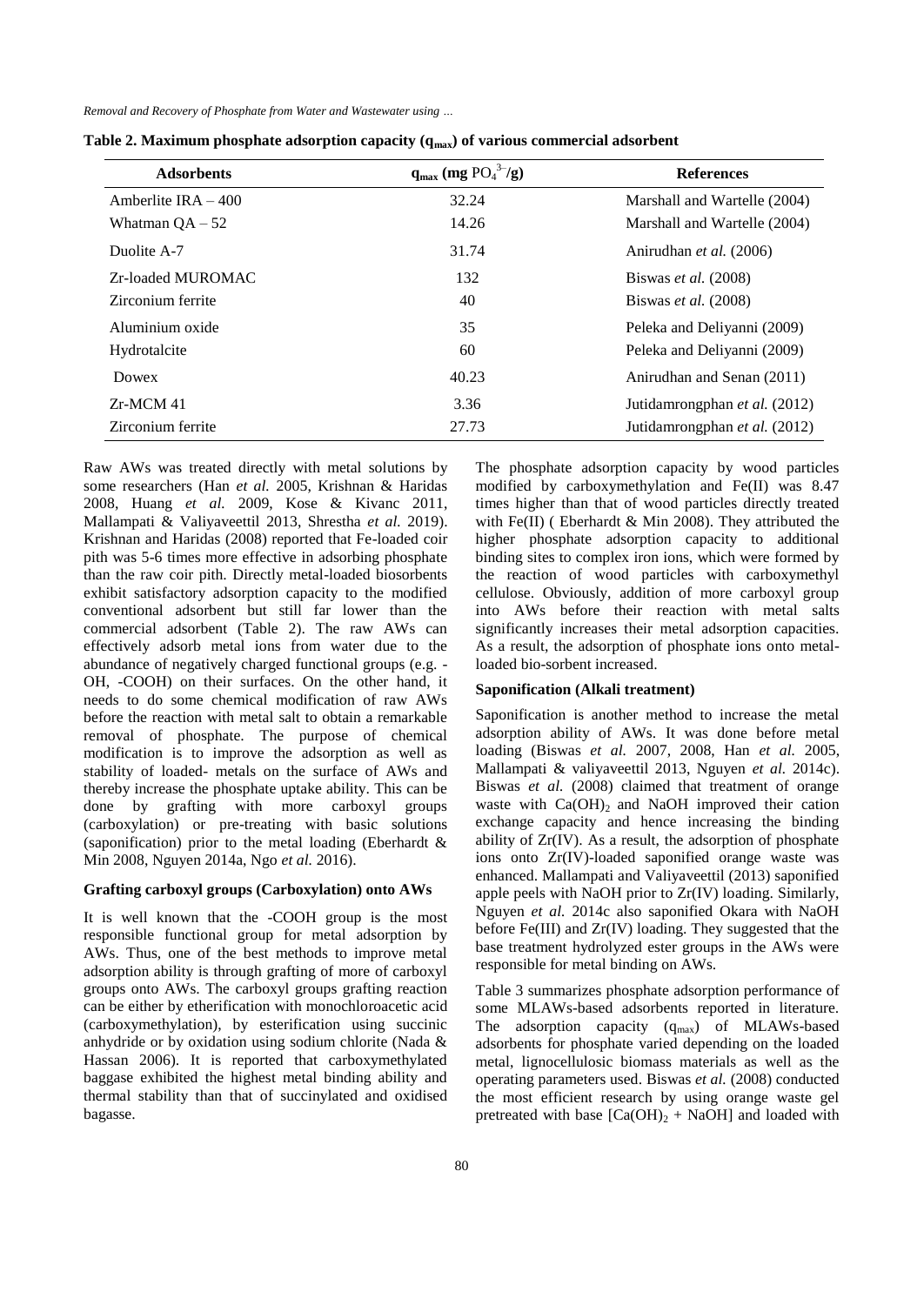ZrOCl2∙8H2O and the value of phosphate adsorption capacity was 175 mg/g. Sugarcane bagasse fiber was first etherificated using monochloroacetic acid and then loaded with FeCl<sub>2</sub> in the research conducted by Carvalho *et al.* (2011) and the phosphate adsorption capacity of such Fe(III) loaded sugarcane bagasse was 152 mg/g. In terms of qmax, these two metal-loaded adsorbents are even better than the commercially available ion exchangers listed in Table 2.

# **PHOSPATE ADSORPTION MECHANISM**

The adsorption capacity and kinetics for phosphate adsorption are controlled by the mechanism of adsorption. Understanding the mechanism can provide useful information on the optimization of adsorption process and subsequent desorption/regeneration process. Various information regarding pH profile, kinetics, activation energy, desorption etc. and characterization techniques such as FTIR, XRD, SEM, XPS, EDXA etc. have been used to determine the mechanism of adsorption process. The predominant type of mechanism operating in adsorption process depends upon the physical and chemical characteristics of the biosorbent and the environmental/ operational condition (Loganathan *et al.*  2014). Ligand exchange and surface precipitation are reported mechanism for the adsorption of phosphate onto MLAWs biosorbents. Due to the complex nature of the phosphate adsorption process using MLAWs, it is obvious that several mechanisms may co-exist (Nguyen *et al.*  2014a).

#### **Ligand exchange (Inner sphere surface complexation)**

Ligand exchange is considered as chemical sorption, which is characterized by fast, strong and less reversible. In this mechanism, the phosphate anions form a covalent chemical bond with a metallic cation on the surface of biosorbents resulting in the release of other anions (e.g. OH<sup>-</sup>), previously bonded to the metallic cation. Thus, phosphate is said to form an inner sphere complex at the biosorbents surface. The adsorption creates a negative charge on variable charge surfaces, thereby converting the zero point of charge to a lower pH (Loganathan *et al.* 2014). A typical method to predict the type of adsorption is based on the activation energy (E) value. While E value in the range of 8-16 kJ/mol represents the chemical sorption, E value lower than 8 kJ/mol stand for physical sorption. Similarly, based on the effect of pH, Biswas (2008) interpreted the results of adsorption test in terms of ligand exchange mechanism between phosphate species in the solution and hydroxyl ions/or water molecules coordinate with metal ion-loaded on the SOW gel as shown in Fig. 2. The author suggested that the loaded metal ions La(III),  $Ce(III)$  and  $Zr(IV)$  tend to extensively polymerized and hydrolyzed even at very low concentration and converted to  $[La(H_2O)n]^{3+}$ ,  ${[Ce(H<sub>2</sub>O)n]}^{3+}$ ,  ${[Zr<sub>4</sub>(OH)<sub>8</sub>(H<sub>2</sub>O)<sub>16</sub>]}^{8+}$ and

 $[Zr_8(OH)_{20}(H_2O)_{24}]^{12+}$  species with OH<sup>-</sup> ions as well as water molecules for ligand exchange with phosphate species (Biswas 2008).



# **Fig. 2. Inferred mechanism for phosphate adsorption onto metal-loaded SOW gels (Biswas 2008)**

#### **Surface precipitation**

A decrease in phosphate content, results not only from adsorption but also from precipitation of phosphate in solution phase. When the solution concentration of components of precipitate exceeds the solubility product of the precipitate, the precipitation of phosphate with metallic ions may take place on the surface of biosorbent (Ngo *et al.* 2016). According to the thermodynamic solubility product principle, surface precipitation of metal phosphate can occur even at solution concentration of metals and phosphate lower than those expected to from metal precipitates in solution phase (Loganathan *et al.*  2014). Surface precipitation mechanism is considered as a fast and hardly reversible adsorption (Nguyen *et.al.*  2014a). Based on the XRD data and FTIR results, Shin *et al.* (2005) verified the contribution of surface precipitation to the phosphate binding onto La(III) loaded juniper bark fiber. Using kinetic studies, Namasivayam *et al.* (2005) concluded that the removal of phosphate by oyster shell powder (OSP) was through precipitation as calcium phosphate and then converted into hydroxyapatite on the surface of OSP.

# **Ion exchange (Outer sphere surface complexation)**

Ion exchange is considered as electrostatic attraction. It is associated with rapid, weak and reversible sorption, which occurs through outer sphere complex. It is a stoichiometric process where any labile ion on the surface of ion exchange is replaced by chemically equivalent number of another counter ion to maintain the electrical neutrality. The force of attraction between the ion and sorbent is electrostatic and hence the adsorption process is reversible (Loganathan *et al.* 2014).

#### **Intra-particle diffusion**

This process is also known as physical sorption, which takes place inside pores and cavities of AWs. It is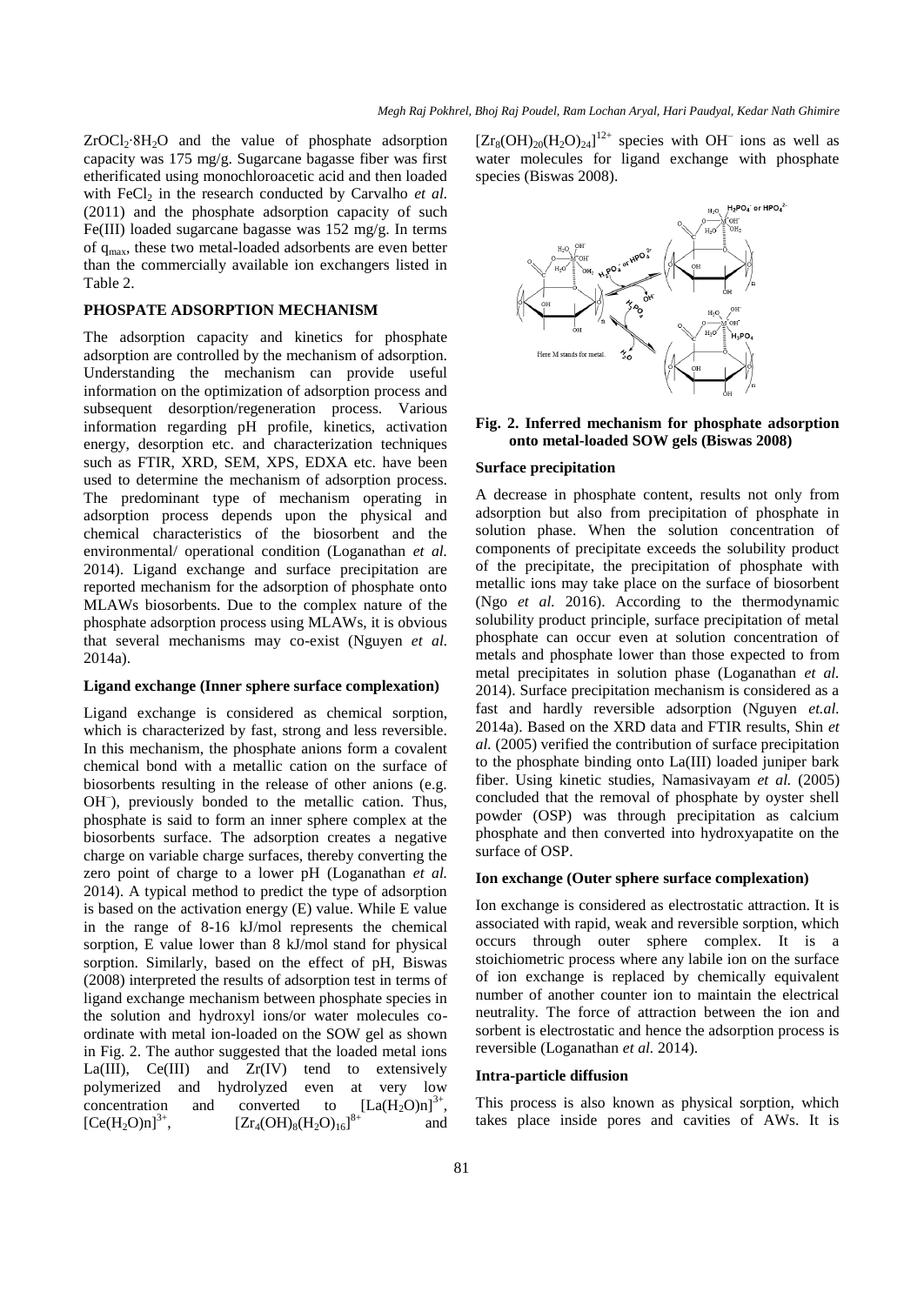characterized by irreversible and very slow sorption, which may last for days to months. Intra-particle diffusion rate is directly related to the square root of the time of sorption. If intra-particle diffusion mechanism follows, a plot between phosphate adsorption capacity and the square root of contact time should be straight line passing through the origin (Loganathan *et al.* 2014).

| <b>Adsorbents</b>                     | <b>Modifying reagents</b>                                                      | $q_{max}$ (mg/ $PO_4^{3-}g$ )     | pH                       | <b>References</b>                 |
|---------------------------------------|--------------------------------------------------------------------------------|-----------------------------------|--------------------------|-----------------------------------|
| Zn-treated Coir<br>pith carbon        | ZnCl <sub>2</sub>                                                              | 5.10                              | $3-10$                   | Namasiyayam & Sangeetha (2004)    |
| La-loaded Juniper                     | $0.01M$ La(NO <sub>3</sub> ) <sub>3</sub> .6H <sub>2</sub> O                   | 20.05                             | 6                        | Shin et al. (2005)                |
| bark fiber                            | 0.1 M La(NO <sub>3</sub> ) <sub>3</sub> . 6H <sub>2</sub> O                    | 33.35                             |                          |                                   |
| La/Ce(III)-loaded<br>orange waste gel | $Ca(OH)2+0.01 M$<br>La(III)/Ce(III)                                            | 42.72                             | $7-10$                   | Biswas et al. (2007)              |
| Fe(III)-loaded<br>orange waste gel    | $Ca(OH)2+0.01 M Fe(III)$                                                       | 42.72                             | 3                        | Biswas et al. (2007)              |
| Fe(II)-loaded                         | Fe(II) Salt                                                                    | 2.05                              | 4.8                      | Eberhardt & Min (2008)            |
| wood particles                        | 4% CMC + $12\%$ FeCl <sub>2</sub>                                              | 17.38                             |                          |                                   |
| Zr(IV)-loaded<br>orange waste gel     | $Ca(OH)2 + NaOH + 0.1M$<br>$ZrOCl2$ . $8H2O$                                   | 175                               | $3-9$                    | Biswas et al. (2008)              |
| Fe(III)-treated<br>coir pith          | Fe(NO <sub>3</sub> ) <sub>3</sub> . 9H <sub>2</sub> O                          | 22.05                             | 3                        | Krishnan & Hardias (2008)         |
| Al/Fe(III)-loaded                     | $Al(III)$ salt                                                                 | 21.65                             | $\overline{7}$           | Huang et al. (2009)               |
| skin split waste                      | Fe(III) salt                                                                   | 72.00                             |                          |                                   |
| Fe(II)-loaded<br>sugarcane bagasse    | monochlaroacetic acid<br>(carboxymethylation)+FeCl2                            | 152                               | $\overline{\phantom{a}}$ | Carvalho et al. (2011)            |
| Zr-loaded apple<br>Peels              | $NaOH + 0.1 M$<br>ZrO <sub>2</sub> Cl.8H <sub>2</sub> O                        | 20.35                             | $\overline{2}$           | Mallampati & viliyaveettil (2013) |
| Fe(III)-loaded<br>okara (ILO)         | $NaOH + 0.25M FeCl3$                                                           | 16.66                             | 3                        | Nguyen et al. (2013)              |
| Zr(III)-loaded<br>okara (ZLO)         | $NaOH + 0.25 M$<br>$ZrO_2Cl.8H_2O$                                             | 44.13                             | $2 - 6$                  | Nguyen et al. (2014b)             |
| Fe/Zr-loaded<br>okara (IZLO)          | NaOH +0.25 FeCl <sub>3</sub> + 0.25<br>M ZrO <sub>2</sub> Cl.8H <sub>2</sub> O | 40.96                             | Neutral<br>pH            | Nguyen et al. (2014c)             |
| La(III)-loaded<br>pine needles        | $NaOH + isopropanol +$<br>$0.1 M La(NO3)2$ . 6H <sub>2</sub> O                 | 14.7                              | 3                        | Wang et al. (2015)                |
|                                       |                                                                                |                                   |                          |                                   |
| $Ca(OH)2$ treated<br>Phragmites sp.   | Ca(OH) <sub>2</sub>                                                            | 37.55                             | $\tau$                   | Markou et al. (2016)              |
| Fe(III)-loaded<br>litchi seed waste   | FeCl <sub>3</sub> . $6H_2O$                                                    | 96.5 (Fe-raw) 100<br>(Fe-charred) | 3                        | Shrestha et al. (2018)            |

| Table 3. Modifying reagents, $q_{max}$ and optimum pH of MLAWs-based adsorbents |  |  |
|---------------------------------------------------------------------------------|--|--|
|---------------------------------------------------------------------------------|--|--|

# **PHOSPHATE ADSORPTION FACTORS**

### **Effect of pH**

The pH of the aqueous solution is an important variable which influences the adsorption of both anions and cations at the solid liquid interface. The pH value of the solution influences the dissociation, phosphate species abundance, the chemical state of binding sites and affinity of phosphate species towards binding sites. The pH profiles are useful for determining adsorption mechanism,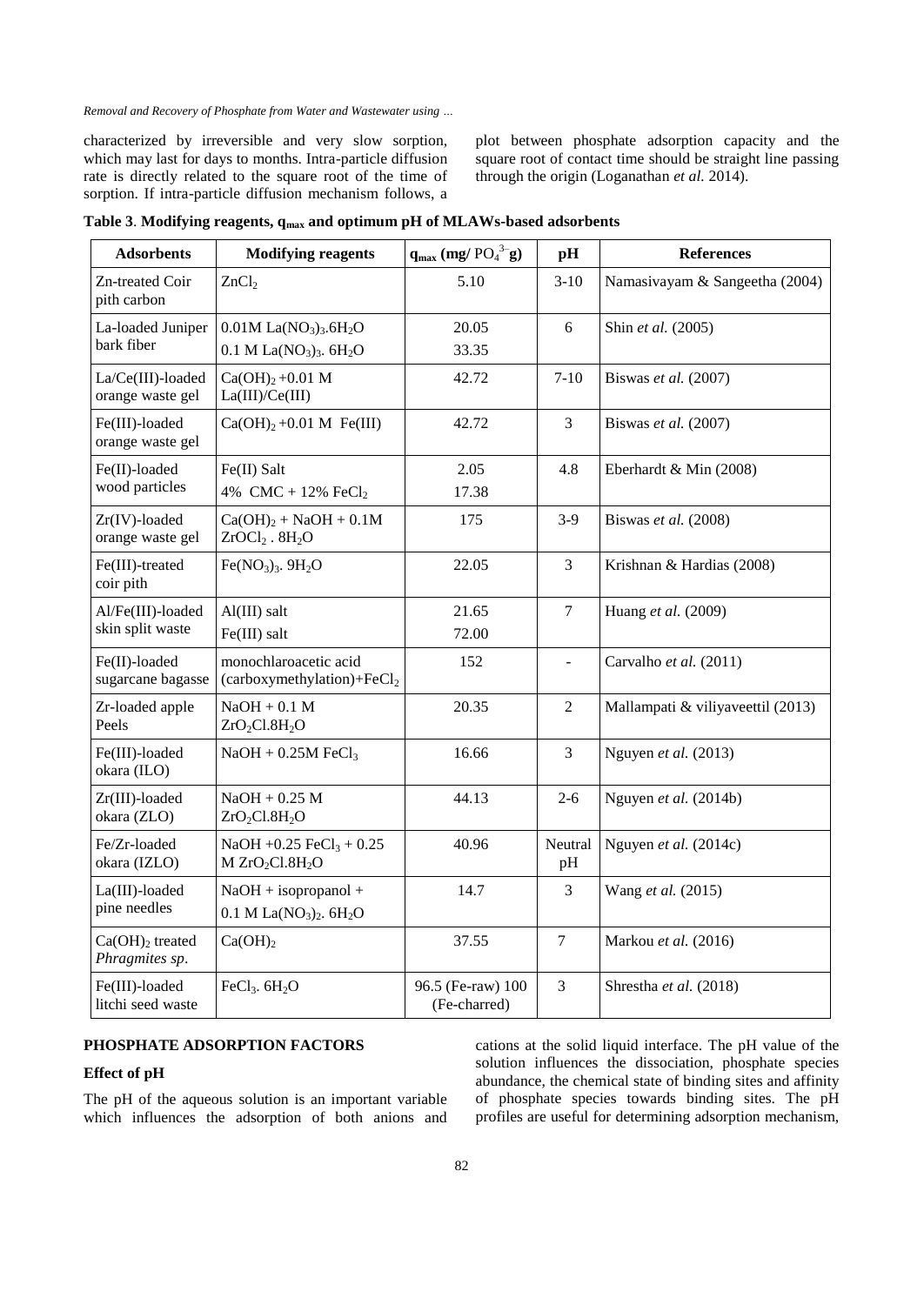optimizing process and selecting appropriate eluting reagents. Thus, efforts have been directed towards identifying optimum pH values in various  $AWs-PO<sub>4</sub><sup>3</sup>$ adsorption system (Ngo *et al.* 2016). In aqueous environment, phosphate can exist in different ionic species such as monovalent  $H_2PO_4^{-1}$ , divalent  $HPO_4^{2-}$  and trivalent  $PO_4^{3-}$  ions, depending on the pH of the solution  $(pK_1 = 2.15, pK_2 = 7.20, pK_3 = 12.33)$  (Biswas 2008). Consequently, the dominant species of phosphate species can vary, depending on the pH value of the aquatic medium. At the pH range between 4 to 9,  $H_2PO_4^-$  and  $HPO<sub>4</sub><sup>2-</sup>$  species were dominant (Biswas 2008). Due to their strong affinity towards binding site, the adsorption of phosphate onto MLAWs was enhanced. But, at PH < 4, the dominant species  $H_2PO_4^-$  becomes protonated to H3PO4, which are considered to substitute neutral water molecule from the hydrated metal ions loaded on to AWs. These neutral species have low affinity towards binding site, which led to poor removal of phosphate from the solution at low pH. In the same way, at the  $pH > 9$ ,  $HPO<sub>4</sub><sup>2-</sup>$  and  $PO<sub>4</sub><sup>3-</sup>$  species were predominant. The weak affinity of these species for binding site associated with strong competition between OH<sup>-</sup> ions and  $PO<sub>4</sub><sup>3-</sup>$  ions for adsorption site hindered the process. Hence, AWs based adsorbents effectively adsorb phosphate anions in a specific pH range, while extremely acidic or alkaline medium is found to suppress the process. The reported optimum values in various MLAWs-based adsorbent phosphate adsorption systems are listed in Table 3.

Biswas *et al.* (2008) found that pH range of 3-9 (optimum pH 3) favored the highest adsorption of phosphate onto Zr(IV)-loaded saponified orange waste (SOW) gel. Similarly,  $3-10$  for  $ZnCl<sub>2</sub>$  treated coir pith carbon (Namasivyam & sangeetha 2004). They found that an increase in pH value led to decrease in phosphate uptake. The authors justified this phenomenon by stronger repulsion force in alkaline medium. Mallampati and Valiyaveettil (2013), Krishnan and Haridas (2008) and Shrestha *et al.* (2019) reported low optimum pH value of 3 and such low optimum pH was justified by the dominance of  $HPO<sub>4</sub><sup>2</sup>$  species and their affinity towards binding sites in acidic medium.

### **Effect of temperature**

Normally, the adsorptive removal of phosphate by AWsbased adsorbent is temperature sensitive. Kumar *et al.*  (2010), Yeom and Jung (2009), Benyoncef and Amrani (2011) and Peng *et al.* (2012) reported that adsorption capacity of phosphate increased with increasing temperature of solution. This phenomenon is due to expansion of pore size and activation of adsorbent surface at higher temperature (Benyoucef & Armani 2011). Kumar *et al.* (2010) explained this to the better dissolution of phosphate ions and higher rate of intra-particle diffusion at higher temperature. On the other hand, Kose

and Kivanc (2011) and Xu *et al.* (2009) reported that phosphate adsorption capacity decreased with increasing temperature. They justified that higher temperature of the solution accelerated the leakage of phosphate ions from adsorbent surface to the solution.

# **Effect of initial phosphate concentration**

In general, the adsorption capacity of phosphate ions increased while their percentage removal decreased with increase in initial concentration of phosphate species. Mezenner and Bensmaili (2009) and Zhang *et al.* (2012) reported that the percentage removal of phosphate by AWs-based sorbents decreased with increasing initial concentration of phosphate. According to the authors, for a given sorbent dose, the total number of available active sites is fixed and active sites are lacking as compared to large number of active sites required for a high initial concentration of phosphate. For a specific dose of AWsbased sorbent, the amount of binding sites is unchanged. Hence, an increase in initial concentration of phosphate led to a decrease in its percentage removal. On the other hand some researchers observed that the phosphate adsorption capacity of AWs-based adsorbents increased with increasing the initial phosphate concentration (Riahi *et al.* 2009, Anirudhan *et al.* 2006, Xu *et al.* 2009, Kumar *et al.* 2010). Kumar *et al.* (2010) explained that the high concentration gradient or high driving force for the transfer of phosphate ions from solution to the surface of adsorbents.

#### **Effect of adsorbent dosage**

In general, phosphate removal efficiency was found to increase with an increasein the AWs-based adsorbents dose up to a certain level, and then remained constant or decreased slightly with further increase in the adsorbent dose (Ngo *et al.* 2016). The higher phosphate removal efficiency at higher adsorbent dose was explained by more binding sites for phosphate adsorption and larger surface area available at higher dose of adsorbent (Xu *et al.* 2011, Kose & Kivanc 2011, Zhang *et al.* (2012). When adsorbent dose exceeded an optimum level, the phosphate removal efficiency decrease or remains constant. This could be due to the resistance to mass transfer, particle aggregates and repulsive forces between binding sites at higher dose (Ismail 2012, Mezenner & Bensmaili 2009, Riahi *et al.* 2009).

#### **Effect of interfering ions**

The effect of co-existing ions on the adsorption of phosphate onto adsorbents was investigated by many researchers in an attempt to increase practical application of these adsorbents. Biswas *et al.* (2008) reported that foreign anions such as Cl<sup>-</sup>, CO<sub>3</sub><sup>2-</sup> and SO<sub>4</sub><sup>2-</sup> cause minimal interference with the adsorption of phosphate on the Zr(IV)-loaded SOW gel. They justified this observation that the affinity between gel and phosphate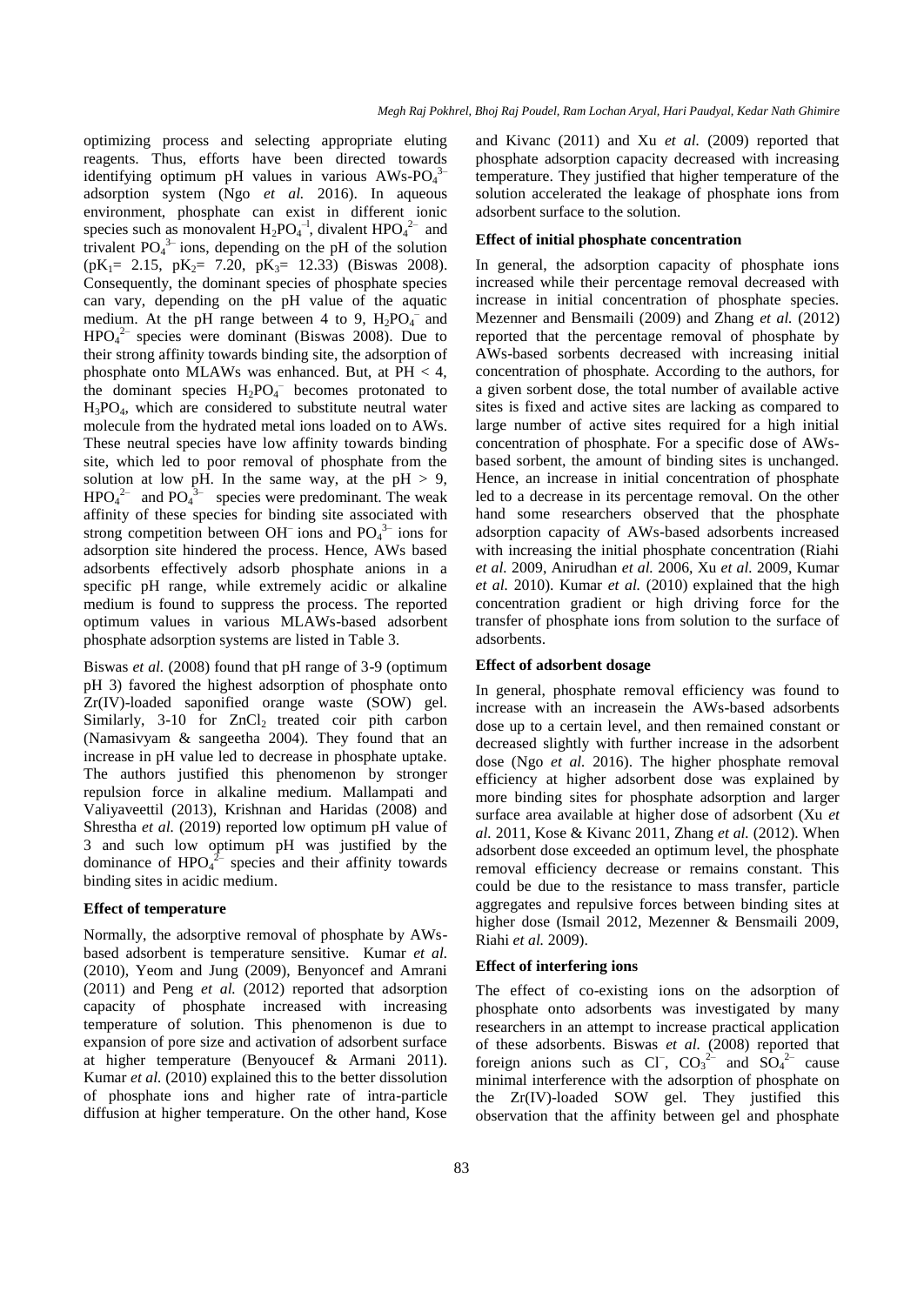was stronger than between gel and tested competing anions. Similarly, Jyothi *et al.* (2012) reported that foreign anions like Cl<sup>-</sup>,  $SO_4^2$ <sup>-</sup>,  $NO_3^-$ , F<sup>-</sup> and  $CO_3^2$ <sup>-</sup> with the same concentration as  $PO_4^{3-}$  hardly affect the adsorption of phosphate by adsorbents. Namasivayam and Sangeetha (2004) reported that Cl<sup>-</sup>, NO<sub>3</sub><sup>-</sup>, MoO<sub>3</sub><sup>2-</sup>, VO<sub>3</sub><sup>-</sup> insignificantly affected the phosphate removal but the presence of  $ClO_4^-$ ,  $SeO_3^{2^-}$  and  $SO_4^{2^-}$  with same concentration as  $PO<sub>4</sub><sup>3–</sup>$  decreased the removal of phosphate ions.

### **Effect of contact time**

The contact time is an indicator of the rate of adsorption process. Thus, it is an important factor in evaluating the kinetics of AWs based adsorbents (Ngo *et al.* 2016, Eljamal *et al.* 2013). In many cases, the adsorption was found to be rapid and equilibrium time for the adsorption of phosphate by AWs was under one hour (Karachalios *et*  *al.* 2012, Benyoucef & Amrani 2011, Zhang *et al.* 2011, Yue *et al.* 2010). In contrast, the longer equilibrium contact time was noted by others. It was found to be 15 hours for La(III), Ce(III) and Zr(III) loaded SOW gels (Biswas *et al.* 2007, 2008), 6 hours for Zr(IV) loaded apple peels (Mallampati & Valiyaveettil 2013).

# **DESORPTION AND REGENERATION OF AWs-BASED ADSORBENTS**

Regeneration of the spent adsorbents is necessary to restore its original adsorption capacity. A suitable AWsbased adsorbent for phosphate removal should not only have high phosphate adsorption capacity and low cost but should also be readily desorption of sorbed phosphate (Loganathan 2014). Desorption of phosphate from phosphate-laden adsorbents is done by leaching of sorbed phosphate using distilled water, salts, acids and bases (Table 2).

|  |  | Table 4. Comparison of phosphate desorption efficiency of different elution solution (Nguyen et al. 2014) |  |
|--|--|-----------------------------------------------------------------------------------------------------------|--|
|  |  |                                                                                                           |  |

| <b>Adsorbent</b>          | <b>Elution solution</b>         | <b>Desorption efficiency</b><br>$(\%)$ | <b>Remark</b>       | <b>References</b>      |
|---------------------------|---------------------------------|----------------------------------------|---------------------|------------------------|
| Fe(III)-loaded            | <b>NaOH</b>                     | 86.8                                   | weight loss of      | Unnithan et al. (2002) |
| carboxylated polyacryl    | Na <sub>2</sub> SO <sub>4</sub> | 73.6                                   | adsorbent with NaOH |                        |
| amide grafted saw dust    | $NH_4NO_3-HNO_3$                | 50.8                                   |                     |                        |
|                           | HC <sub>1</sub>                 | 36.8                                   |                     |                        |
|                           | <b>NaCl</b>                     | 34.5                                   |                     |                        |
| $ZnCl2$ treated coir pith | Distilled water<br>-at          | $pH$ 2 ~ 30,                           | Low desorption      | Namasivayam and        |
| carbon                    | $pH (2-11)$                     | pH 11:50,                              | capacity            | Sangeetha (2004)       |
|                           |                                 | pH 3-11:<10                            |                     |                        |
| La(III)-loaded SOW        | $0.4M$ HCl                      | 85                                     | La was leaked       | Biswas et al (2007)    |
| Zr(IV)-loaded SOW         | $0.4$ M HCl                     | HC1 < 40                               | Zr was not leaked   | Biswas et al. (2008)   |
|                           | 0.2 M NaOH                      | NaOH 95                                |                     |                        |
| Zr(IV)-loaded SOW         | 0.2 M NaOH                      | 93                                     | Zr was not leaked   | Ohura et al. (2011)    |
| $Zr(IV)$ -loaded apple    | Distilled water at              | 90                                     | Zr was not leaked   | Mallampati and         |
| peel                      | pH 12                           |                                        |                     | Valiyaveettil (2013)   |
| Fe(III)-loaded okara      | Distilled water at              | >94                                    | Fe(III) was leaked  | Nguyen et al. $(2013)$ |
|                           | pH 12, 0.25 NaOH,               |                                        |                     |                        |
|                           | $0.1M$ HCl                      |                                        |                     |                        |
| Zr(IV)-loaded okara       | 0.2M NaOH                       | 97.8                                   | Zr was not leaked   | Nguyen et al. (2014c)  |

Some researchers have used distilled water as eluting agent to reduce the cost of chemicals used for desorption and remove adverse impacts on the environment (Namasivayam & Sangeetha 2004, Mallampati & Valiyaveettil 2013). Neutral salts (e.g. NaCl, KCl) are another means of desorption of phosphate from ladenadsorbents. Loganathan *et al.* (2014) suggested that neutral salts were effective eluting agents for weak and reversible adsorption, where ion exchange could be an important pathway for the adsorption of phosphate. But for strong and less reversible sorption, which is controlled by ligand exchange, surface precipitation or chemisorptions, the efficiency of these salts was usually low. The higher concentration of neutral salts seem to support desorption.

In some cases, to increase the desorption capacity of phosphate, distilled water and neutral salts have been replaced by acids or bases. Among these, NaOH and HCl were widely used. Generally, NaOH and HCl exhibited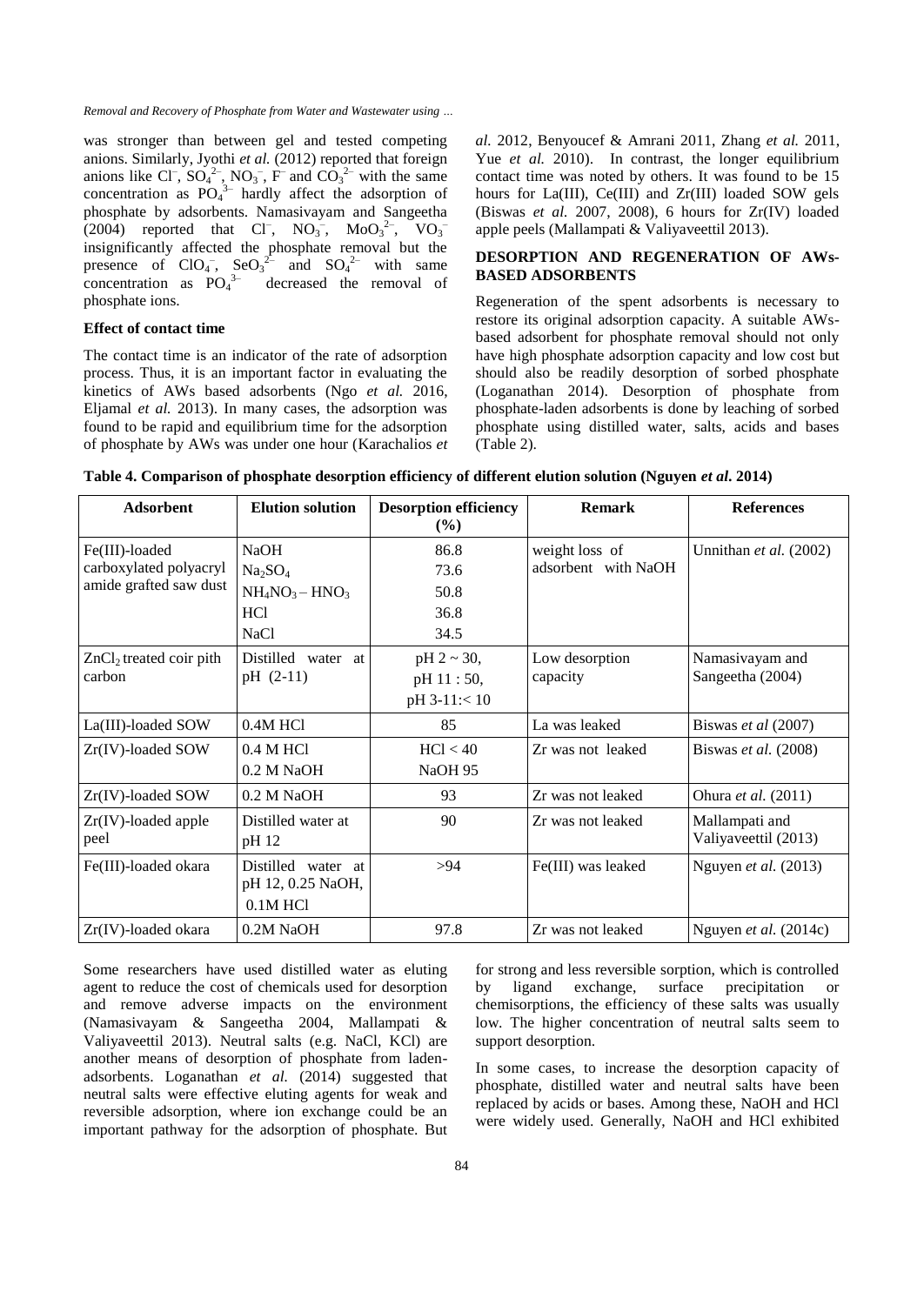high desorption capacities (Ngo *et al.* 2016). For example desorption efficiency was found to be 85 % for 0.4 M HCl (Biswas *et al.* 2007), 95 % for 0.2 M NaOH (Biswas *et al.* 2008), 97.8 % for 0.2 M NaOH (Nguyen *et al.* 2014c). High efficiency of acids or bases could be explained by low affinity of dominant phosphate species like  $H_3PO_4$  (in acidic medium),  $HPO_4^{2-}$  and  $PO_4^{3-}$  (in alkaline medium), toward binding site on AWs surface. Another probable reason for that was the replacement of phosphate anion bound to the MLAWs by OH ions in alkaline medium. The reported results indicated that, acid and bases are superior to neutral salts in desorbing phosphate in case of strong adsorption. However, their application could result in some side effects like loss in the adsorption capacity as well as loss of weight of adsorbents. This is due to the leakage of loaded metal ions from the MLAWs-based adsorbent (Biswas *et al.* 2007). The weight loss of adsorbents may be due to corrosion of cellulose/hemicellulose structure (Ngo *et al.* 2016).

# **CONCLUSIONS**

Although various techniques are currently available, adsorption has been proven to be an effective, reliable and environmentally benign process for the removal of phosphate from wastewater. Due to the lack of anion binding sites, raw AWs are inefficient in phosphate removal. Consequently, raw AWs can be modified for developing better phosphate adsorbents. In this review, most widely used metal-loading methods have been explored. MLAWs exhibit an equal to or even a higher phosphate adsorption capacity than some well-known commercial adsorbents. The ligand exchange and surface precipitation are reported mechanism for the adsorption of phosphate onto MLAWs-based adsorbents. Of influential factors, pH appears to play the critical role.

In most of the cases, MLAWs exhibited high phosphate adsorption capacity in a short time  $(< 1 h)$ , in the presence of co-existing ions Cl<sup>-</sup>,  $NO_3^-$ ,  $SO_4^2^-$ ,  $CO_3^2^-$  etc., over a wide pH range of 4-9. The aforementioned properties provide suitable conditions for their practical applications. Phosphate laden adsorbents can be regenerated easily up to 80 % or more of the adsorption capacity by simply using distilled water, salts, acids and bases. Though many original research articles are available on MLAWs-based adsorbents, most of them are limited to batch-scale and there is no further scale up of the process for the treatment of real industrial effluents. Hence, further research is necessary in this field.

As a final remark, MLAWs-based adsorbents offer significant advantages over commercially available expensive adsorbents for removal/recovery of phosphate from wastewater. It is also reasonable to understand that improvement in the current modification techniques to develop AWs-based adsorbents for removal of phosphate from wastewater is still an emerging field of research

which requires further exploration of innovative methods to develop more efficient AWs-based adsorbents.

#### **REFERENCES**

- Anirudhan, T.S. and Senan, P. 2011. Adsorption of phosphate ions from water using a novel cellulose based adsorbent. *Journal of Chemical Ecology* **27**(2): 147-164.
- Anirudhan, T.S., Noelin, B.F. and Manohar, D.M. 2006. Phosphate removal from wastewater using a weak anion exchange prepared from a lignocelluslosic residue. *Environmental Science & Technology* **40**: 2740-2745.
- Anirudhan, T.S., Rauf, T.A. and Rejeena, S.R. 2012. Removal and recovery of phosphate ions from aqueous solutions by amine functionalized epichlorohydrin- grafted cellulose. *Desalination* **285**: 277-284.
- Aryal, M. and Liakopoulou-Kytriakides, M. 2011. Equilibrium, kinetics and thermodynamic studies on phosphate biosorption from aqueous solution by Fe(III) treated *Staphylococus xylosus* biomass: common ion effect. *Colloids and Surfaces A: Physicohemistry Engineering Aspects* **387**: 43-49.
- Auwal, M.R., Jyo, A., Ihara, T., Seko, N., Tamada, M., and Lin. K.T. 2011. Enhanced trace phosphate removal from water by zirconium(IV) loaded fibrous adsorbent. *Water Resource* **45**: 4592-4600.
- Benyoucef, S. and Amrani, M. 2011. Adsorption of phosphate ions onto low cost aleppo pine adsorbent. *Desalination* **275**: 231-236.
- Bhattarai, P., Bohra, K.P. and Pokhrel, M.R. 2015. Adsorptive removal of As(III) from aqueous solution. *Journal of Institute of Science and Technology* **19**(1): 150-154.
- Bhojappa, S. 2009. *Removal of phosphorous/selenium from aqueous solution by adsorption process*. Master Thesis, West Virginia University, Morgantown, West Virginia, USA.
- Biswas, B.K. 2008. *Removal and recovery of arsenic and phosphorous by means of adsorption onto orange waste, an available agricultural by-product*. Doctoral Dissertation, Department of Applied Chemistry, Saga University, Japan.
- Biswas, B.K., Inou, K., Ghimire, K.N., Ohta, S., Harada, H., Ohto, K. and Kawakita, H. 2007. The adsorption of phosphate from and aquatic environment using metal loaded orange waste. *Journal of Colloid and Interface Science* **312**: 214-223.
- Biswas, B.K., Inoue, K., Ghimire, K.N., Harada, H., Ohto, K., and Kawakita, H. 2008. Removal and recovery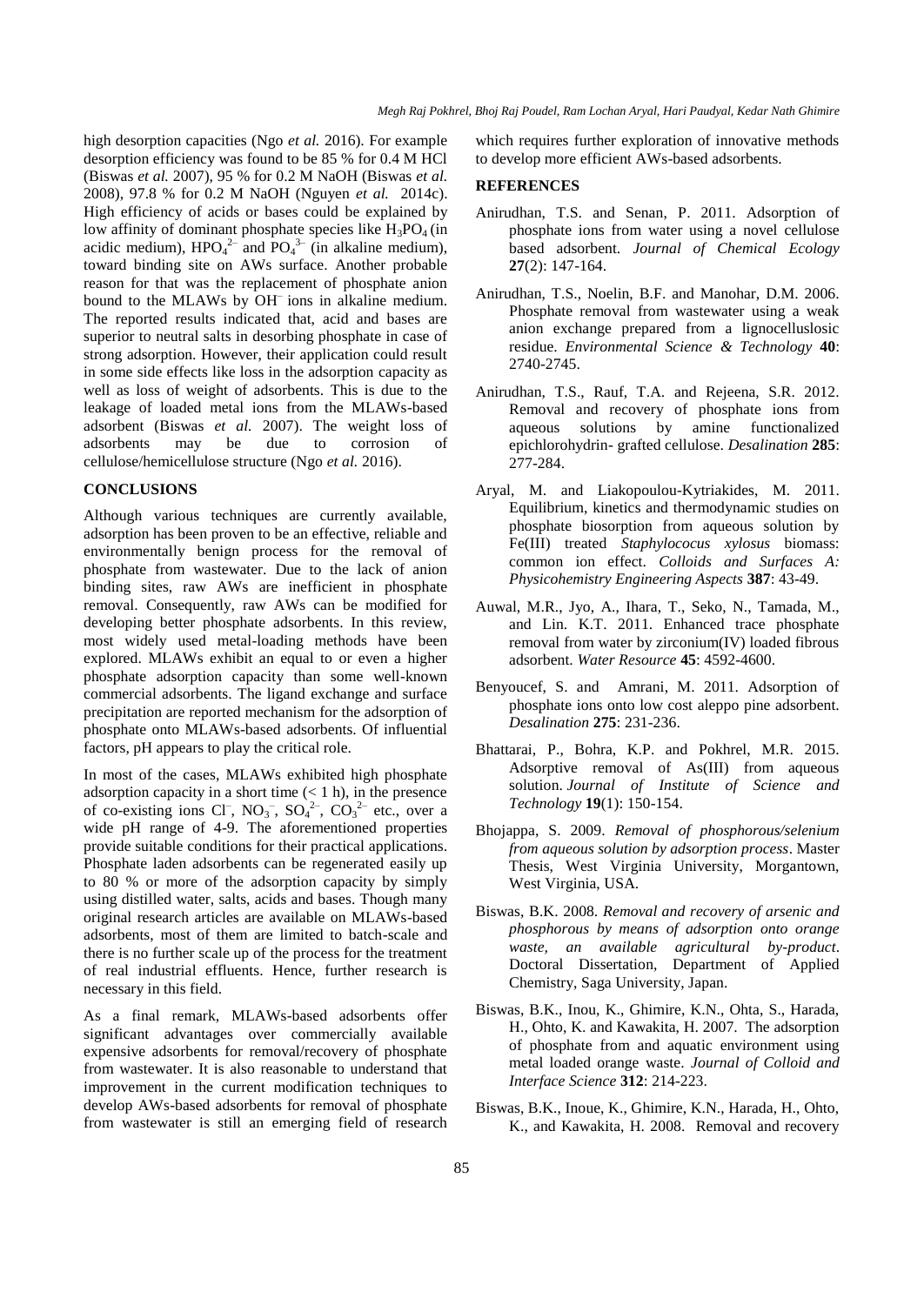of phosphorous from water by means of adsorption onto orange waste gel loaded with zirconium. *Bioresource Technology* **99**(18): 8685-8690.

- Bouamra, F., Drouiche, N., Abdi, N., Grib, H., Mameri, N. and Lounici, H. 2018. Removal of phosphate from waste water by adsorption on marble waste: effect of process parameters and kinetic modeling. *International Journal of Environmental Research* **12**(1): 13-27.
- Carvalho, W.S., Martins, D.F., Gomes, F.R., Leite, I.R., Silva, L.G., Ruggiero, R., and Richter, E.M. 2011. Phosphate adsorption on chemically modified sugarcane bagasse fibres. *Biomass and Bioenergy* **35**: 3913-3919.
- De-Bashan, L.E. and Bashan, Y. 2004. Recent advances in removing phosphorous from wastewater and its future use as fertilizer (1997 – 2003). *Water Research* **38**: 4222-4246.
- Du, W., Li, Y., Xu, X., Shang, Y., Gao, B. and Yue, Q. 2019. Selective removal of phosphate by dual Zr and La hydroxide/ cellulose-based bio-composites. *Journal of Colloid and Interface Science* **533**: 692- 699.
- Eberhardt, T.L. and Min, S.H. 2008. Biosorbents prepared from wood particles treated with anionic polymer and iron salt: effect of particle size on phosphate adsorption. *Bioresource Technology* **99**: 626-630.
- Eljamal, O., Okawauchi, J., Hiramatsu, K. and Harada M. 2013. Phosphorous sorption from aqueous solution using natural materials. *Environmental Earth Sciences* **68**: 859-863.
- Geng, Y.K., Wang, Y., Pan, X.R. and Sheng, G.P. 2018. Electricity generation and in situ phosphate recovery from enhanced biological phosphorus removal sludge by electro dialysis membrane bioreactor. *Bioresource Technology* **247**: 471-476.
- Goh, K.H., Lim, T.T. and Dong, Z. 2008. Application of layered double hydroxides for removal of oxy anions: A review. *Water Research* **42**: 1343-1368. .
- Gupta, V.K., Carrott, P.J.M., Ribeiro Carrott, M.M.L. and Suhas. 2009. Low-cost adsorbent: growing approach to wastewater treatment-a review. *Critical Review in Environmental Science & Technology* **39**(10): 783-842.
- Han, J.S., Min, S. and Kim, Y. 2005. Removal of phosphorous using AMD-treated lignocellulosic material. *Forest Products Journal* **55**(11): 48-53.
- HMG/MoPE. 2012. *Tolerance limit for industrial (wastewater) effluents discharged into inland*

*surface water*. Nepal Gazette, generic standards, Nepal Government.

- Hokkanen, S., Bhatnagar, A. and Sillanpää, M. 2016. A review on modification methods to cellulose based adsorbents to improve adsorption capacity. *Water Research* **91**: 156-173.
- Huang, W., Zhang, Y. and Li, D. 2017. Adsorptive removal of phosphate from water using mesoporus materials: a review. *Journal of Environment management* **193**: 470-482.
- Huang, X., Liao, X. and Shi, B. 2009. Adsorption removal of phosphate in industrial wastewater by using metal loaded skin split waste. *Journal of Hazardous Materials* **166**: 1261-1265.
- Inoue, K., Harada, H., Ghimire, K.N., Biswas, B.K., Kawakita, H. and Ohto, K. 2018. Adsorptive removal of phosphorous using metal-loaded biosorbents from aquatic environment. *JOJ Materials Science* **4**(2): 555632.
- Irdemez, S., Demircioglu, N., Yildiz, Y.S. and Bingul, Z. (2006). The effects of current density and phosphate removal from water by electro coagulation using aluminum and iron plate electrodes. *Separation and Purification Technology* **52**(2): 218-233.
- Ismail, Z.Z. 2012. Kinetic study for phosphate removal from water by recycled date-palm wastes as agricultural by-products. *International Journal of Environmental studies* **69**(1): 135-149.
- Jung, K.W., Jeong, T.U., Choi, J.W., Ahn, K.H. and Lee, S.H. 2017. Adsorption of phosphate from aqueous solution using electrochemically modified biochar calcium-alginate beads: batch and fixed bed column. *Bioresource Technology* **244**: 23-32.
- Jutidamrongphan, W., Park, K.Y., Dockko, S., Choi, J.W. and Lee, S.H. 2012. High removal of phosphate from waste water using silica sulphate. *Environmental Chemistry Letters* **10**: 21-28.
- Jyothi, M.D., Kiran K.R. and Ravindhranath, K. 2012. Phosphate pollution control in waste waters using new biosorbents. *International Journal of Water Resources and Environmental Engineering* **4**(4): 73- 85.
- Kalmykova, Y. and Fedje, K. 2013. Phosphorous recovery from municipal solid waste incineration fly ash. *Waste Management* **33**: 1403-1410.
- Karachalios, A.P. 2012. *Nutrient removal from water by various quaternized wood agriculture residues using a choline based ionic liquid analogue*. Doctoral Dissertation, Stevens Institute of Technology, Hoboken, New Jersey.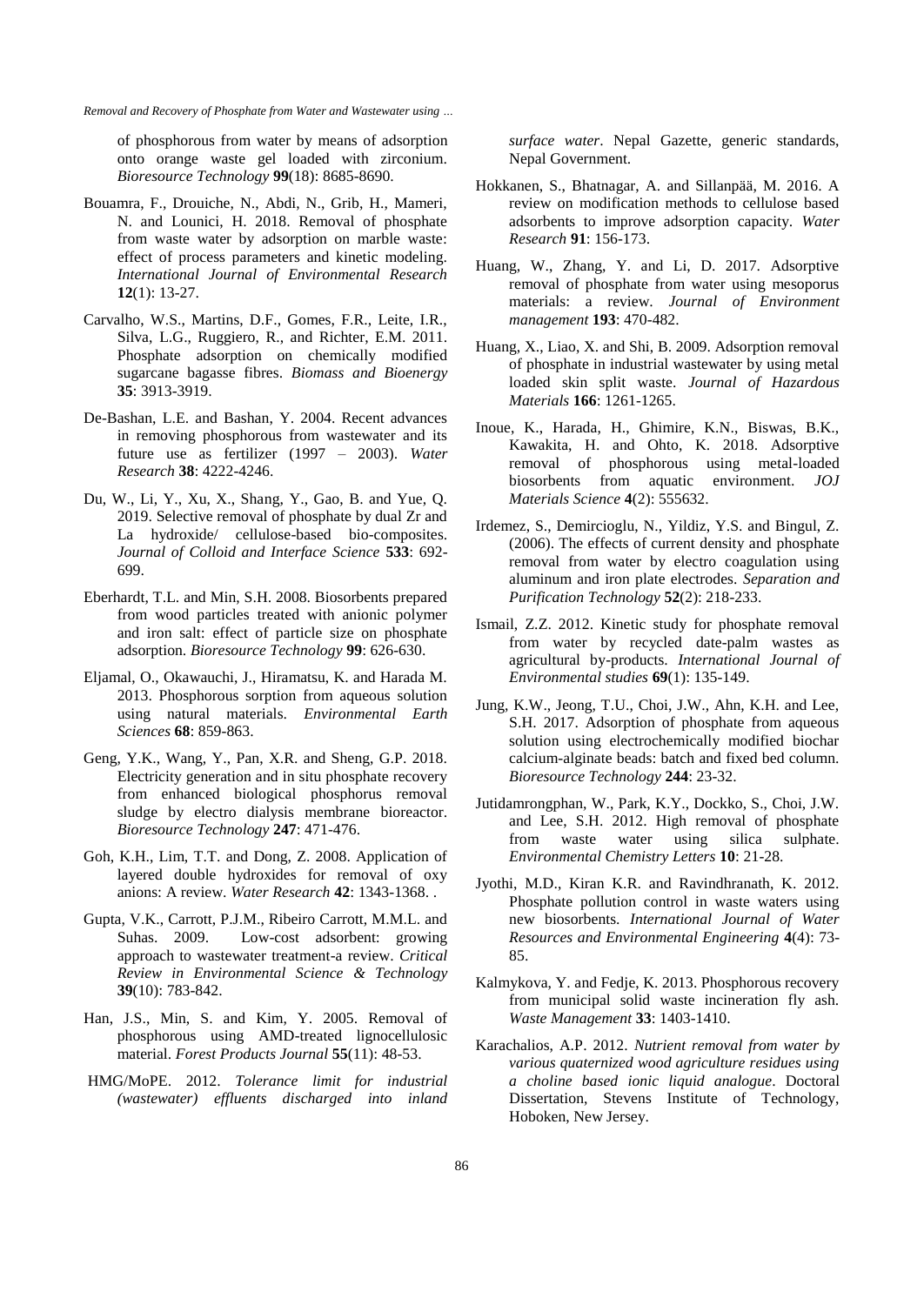- Kose, T.E., and Kivanc, B. 2011. Adsorption of phosphate from aqueous solution using calcined waste eggshell. *Chemical Engineering Journal* **178**: 34-39.
- Kour, J. 2016. Regeneration and reuse of biomaterial for the removal of cadmium ions from waste water. *Journal of Institute of Science and Technology* **21**(1): 90-94.
- Krishnan, K.A., and Hardias, A. 2008. Removal of phosphate from aqueous solutions and sewage using natural and surface modified coir pith. *Journal of Hazardous Materials* **152**: 527-535.
- Kumar, P., Sudha, S., Chand, S. and Srivastava, V.C. 2010. Phosphate removal from aqueous solution using coir pith activated Carbon. *Separation Science and Technology* **45**: 1463-1470.
- Liao, T., Li, T., Su, X., Yu, X., Song, H., Zhu, Y. and Zhang, Y. 2018. La $(OH)_{3}$ -modified magnetic pineapple biochars as novel adsorbents for efficient phosphate removal. *Bioresource Technology* **263**: 207-213.
- Lin, J., Zhan, Y., Wang, H., Chu, M., Wang, C., He, Y. and Wang X. 2016. Effect of calcium ion on phosphate adsorption onto hydrous zirconium oxide. *Chemical Engineering Journal* **309**: 118-129.
- Liu, R., Chi, L, Wang, X., Sui, Y., Wang, Y. and Arandiyan, H. 2018. Review of metal (hydr) oxide and other adsorptive materials for phosphate removal from water. *Journal of Environmental Chemical Engineering* **6**(4): 5269-5286.
- Liu, R., Chi, L., Wang, X., Wang, Y., Sui, Y., Xie, T. and Arandiyan, H. 2019a. Effective and selective adsorption of phosphate from aqueous solution via trivalent-metals-based amino-MIL-101 MOFs. *Chemical Engineering Journal* **357**: 159-168.
- Liu, T., Wu, K. and Zeng, L. 2012. Removal of phosphorous by a composite metal oxide adsorbent derived from manganese ore tailings. *Journal of Hazardous Materials* **217-218**: 29-35.
- Liu, Y., Gao, Q., Pu, S., Wang, H., Xia, K., Han, B. and Zhou, C. 2019b. Carboxyl-functionalized lotus seedpod: A highly efficient and reusable agricultural waste-based adsorbent for removal of toxic  $Pb^{2+}$  ions from aqueous solution. *Colloids and Surfaces A: Physicochemical and Engineering Aspects* **568**: 391- 401.
- Loganathan, P., Vigneswaran, S., Kandasamy, J. and Bolan, N.S. 2014. Removal and recovery of phosphate from water using sorption. *Critical Reviews in Environmental Science & Technology* **44**(8): 847-907.
- Mallampati, R. and Valiyaveettil, S. 2013. Apple peel- a versatile biomass for water purification. *ACS Applied Materials and Interfaces* **5**: 4443-4449.
- Markou, G., Mitrogiannis, D., Muylaert, K., Çelekli, A. and Bozkurt, H. 2016. Biosorption and retention of orthophosphate onto  $Ca(OH)<sub>2</sub>$ -pretreated biomass of *Phragmites sp*. *Journal of Environmental Sciences*, **45**: 49-59.
- Marshall, W.E. and Wartelle, L.H. 2004. An anion exchange resin from soybean hulls. *Journal of Chemical Technology and Biotechnology* **79**: 1286- 1292.
- Mezenner, N.Y. and Bensmaili, A. 2009. Kinetics and thermodynamic study of phosphate adsorption on iron hydroxide eggshell waste. *Chemical Engineering Journal* **147**: 87-96.
- Mor, S., Chhoden, K. and Ravindra, K. 2016. Application of agro-waste rice husk ash for the removal of phosphate from the wastewater. *Journal of Cleaner Production* **129**: 673-680.
- Mor, S., Chhoden, K., Negi, P. and Ravindra, K. 2017. Utilization of nano-alumina and activated charcoal for phosphate removal from wastewater. *Environmental Nanotechnology Monitoring & Management* **7**: 15-23.
- Morse, G.K., Brett, S.W., Guy J.A. and Lester, J.N. 1998. Review: phosphorous removal and recovery technologies. *Science of the Total Environment* **212**: 69-81.
- Nada, A.M.A. and Hassan, M.L. 2006. Ion exchange properties of carboxylated bagasse. *Journal of Applied Polymer Science* **102**: 1399-1404.
- Namasivayam, C., Sakoda, A. and Suzuki, M. 2005. Removal of phosphate by adsorption onto oyster shell powder-kinetic studies. *Journal of Chemical Technology and Biotechnology* **80**: 356-358.
- Namasivayanm, C., and Sangeetha, D. 2004. Equilibrium and kinetic studies of adsorption of phosphate onto ZnCl2 activated coir pith carbon. *Journal of Colloid and Interface Science* **280**: 359-365.
- Naushad, M., Sharma, G., Kumar, A., Sharma, S., Ghfar, A.A., Bhatnagar, A., Stadler, F.T. and Khan, M.R. 2018. Efficient removal of toxic phosphate anions from aqueous environment using pectin based quaternary amino anion exchanger. *International Journal of Biological Macromolecules* **106**: 1-10.
- Ngo, H.H., Guo, W., Nguyen, T.A.H., Surampalli, R.Y. and Zhang, T.C. 2016. Agricultural by-products for phosphorous removal and recovery from water and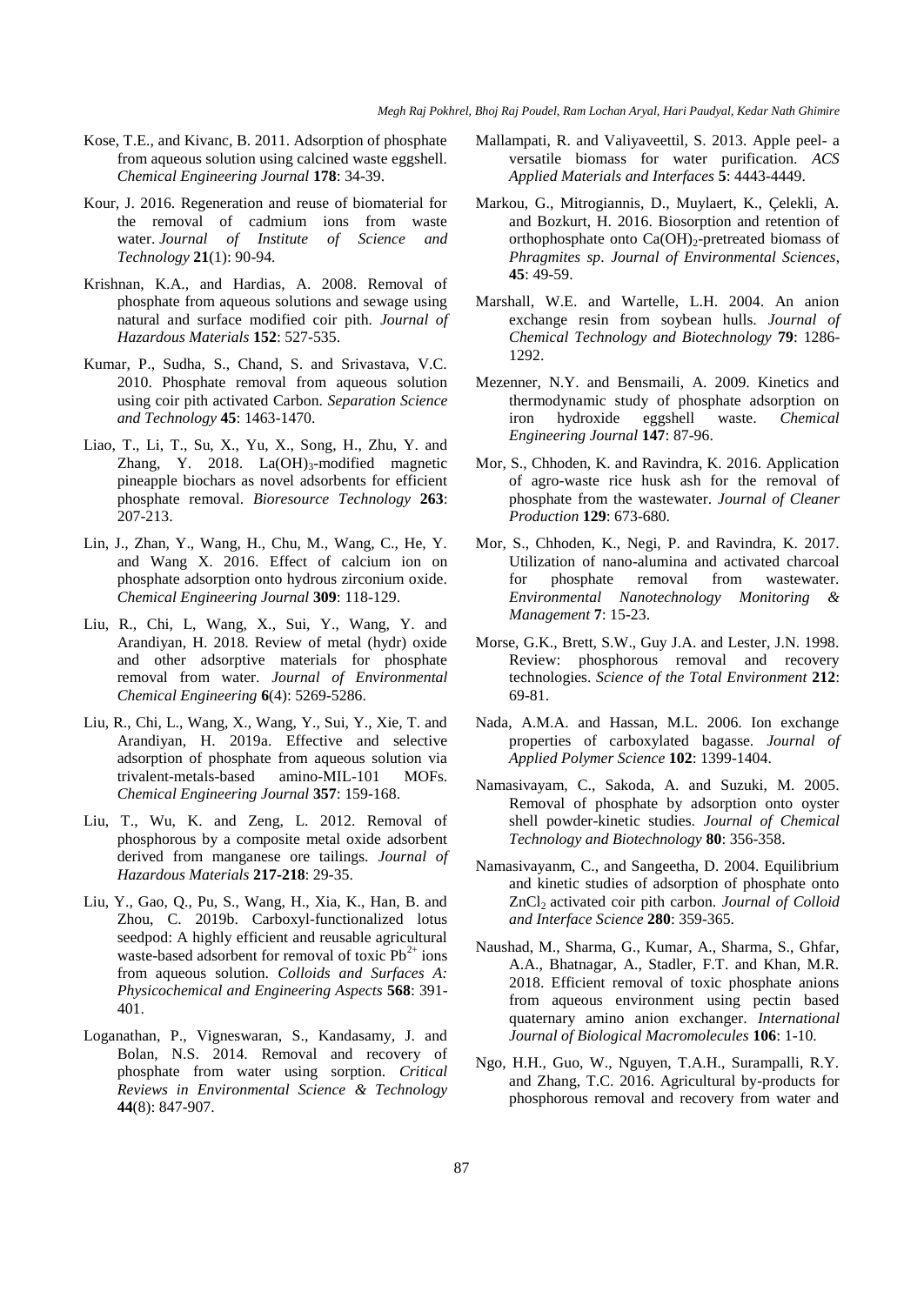wastewater: a green technology. *Green Technology for Sustainable Water Management.*

- Nguyen, T.A.H., Ngo, H.H., Guo, W.S., Zhou, J.L., Wang, J., Liang, H. and Li, G. 2014b. Phosphorus elimination from aqueous solution using zirconium loaded okara as a biosorbent. *Bioresource Technology* **170**: 30-37.
- Nguyen, T.A.H., Ngo, H.H., Guo, W.S. and Nguyen, T.V. 2012. Phosphorous removal from aqueous solutions by agricultural by-products: a critical review. *Journal of Water Sustainability* **2**(3): 193-207.
- Nguyen, T.A.H., Ngo, H.H., Guo, W.S., Zhang, J., Liang, S., Lee, D.J., Nguyen, P.D. and Bui, X.T. 2014a. Modification of agricultural waste/by-products for enhanced phosphate removal and recovery: potential and obstacles. *Bioresource Technology* **169**: 750- 672.
- Nguyen, T.A.H., Ngo, H.H., Guo, W.S., Zhang, T; Liang, S. and Tung, K.L. 2013. Feasibility of iron loaded 'okara' for biosorption of phosphorous in aqueous solutions. *Bioresource Technology* **150**: 42-49.
- Nguyen, T.A.H; Ngo, H.H., Guo, W.S., Nguyen, T.V., Zhang, T., Liang, S., Chen, S.S. and Nguyen, N.C. 2014c. A comparative study on different metal loaded soybean milk by product okara for biosorption of phosphorous from aqueous solution. *Bioresource Technology* **169**: 291-298.
- Ohura, S., Harada, H., Biswas, B.K., Kondo, M., Ishikawa, S., Kawakita, H., Hoto, K. and Inoue, K. 2011. Phosphorous recovery from secondary effluent and side stream liquid in a sewage treatment plant using zirconium loaded saponified orange waste. *Journal of Materials Cycles and Waste Management* **13**: 293-297.
- Paudyal, H. and Inoue, K. 2018. Adsorptive removal of trace concentration of fluoride from water using cerium loaded dried orange juice residue. *Journal of Institute of Science and Technology* **23**: 43-48.
- Paudyal, H., Pangeni, B., Inoue, K., Matsueda, M., Suzuki, R., Kawakita, H., Ohto, K., Biswas, B.K., and Alam, S. 2012. Adsorptive behavior of fluoride ions on Zirconium(IV)-loaded orange waste gel from aqueous solution. *Separation Science and Technology* **41**: 96-103.
- Peleka, E.N. and Deliyanni, E.A. 2009. Adsorptive removal of phosphate from aqueous solutions. *Desalination* **245**: 357-371.
- Peng, F., He, P., Luo, Y., Lu, X., Liang, Y. and Fu, J. 2012. Adsorption of phosphate by biomass chars deriving from fast pyrolysis of biomass waste. *Clean-soil, Air, Water* **40**(5): 493-498.
- Pradhan, S. and Pokhrel, M.R. 2013. Spectrophotometric determination of phosphate in sugarcane juice, fertilizer, detergent and water samples by molybdenum blue method. *Scientific World* **11**(11): 58-62.
- Regmi, S., Ghimire, K.N., Pokhrel, M.R. and Khadka, D.B. 2015. Adsorptive removal and recovery of aluminium (III), iron (II), and chromium (VI) onto a low cost functionalized phragmities karka waste. *Journal of Institute of Science and Technology* **20**(2): 145-152.
- Riahi, K., Thayer, B.B., Mammou, A.B., Ammar, A.B. and Jaafoura, M.H. 2009. Biosorption characteristics of phosphates from aqueous solution onto *Phoenix dactylifera L.* date palm fibers. *Journal of Hazardous Materials* **170**: 511-519.
- Shin, E.W., Karthikeyan, K.G. and Tshabalala, M.A. 2005. Ortho phosphate sorption onto lanthanum treated lignocellulosic sorbents. *Environmental Science & Technology* **39**: 6273-6279.
- Shrestha, S., Poudel, B.R., Silwal, M. and Pokhrel, M.R. 2018. Adsorptive removal of phosphate onto ironloaded *Litchi chinesis* seed waste. *Journal of Institute of Science and Technology* **23**: 81-87.
- Shyla, B. and Nagendrappa, G. 2011. A simple spectrophotometric method for the determination of phosphate in Soil, detergents, water, bone and food samples through the formation of phosphomolybdate complex followed by its reduction with thiourea. *Spectrochimica Acta Part A: Molecular and Biomolecular Spectroscopy* **78**: 497-502.
- Slomp, C.P. and Chappellen, P.V. 2007. The global marine phosphorous cycle: sensitivity to oceanic circulation. *Biogeoscience* **4**: 155-171.
- Tanaka, T. and Simamura, K. 2005. Biological wastewater treatment process with chemicalphosphorous recover reactor. *Journal of Environmental Biotechnology* **4**(2):101-108.
- Thapa, S. and Pokhrel, M.R. 2013. Removal of As(III) from aqueous solution using Fe(III) loaded pomegranate waste. *Journal of Nepal Chemical Society* **30**: 29-36.
- Tian, Y.S., He, W.H., Zhu, X.P., Yang, W.L., Ren, N.Q. and Logan, B.E.K. 2017. Improved electro coagulation reactor for Rapid removal of phosphate from wastewater. *ACS Sustainable Chemistry and Engineering* **5**(1): 67-71.
- Unnithan, M.R., Vinod, V.P. and Anirudhan, T.S. 2002. Ability of iron(III)-loaded carboxylated polyacrylamide-grafted sawdust to remove phosphate ions from aqueous solution and fertilizer